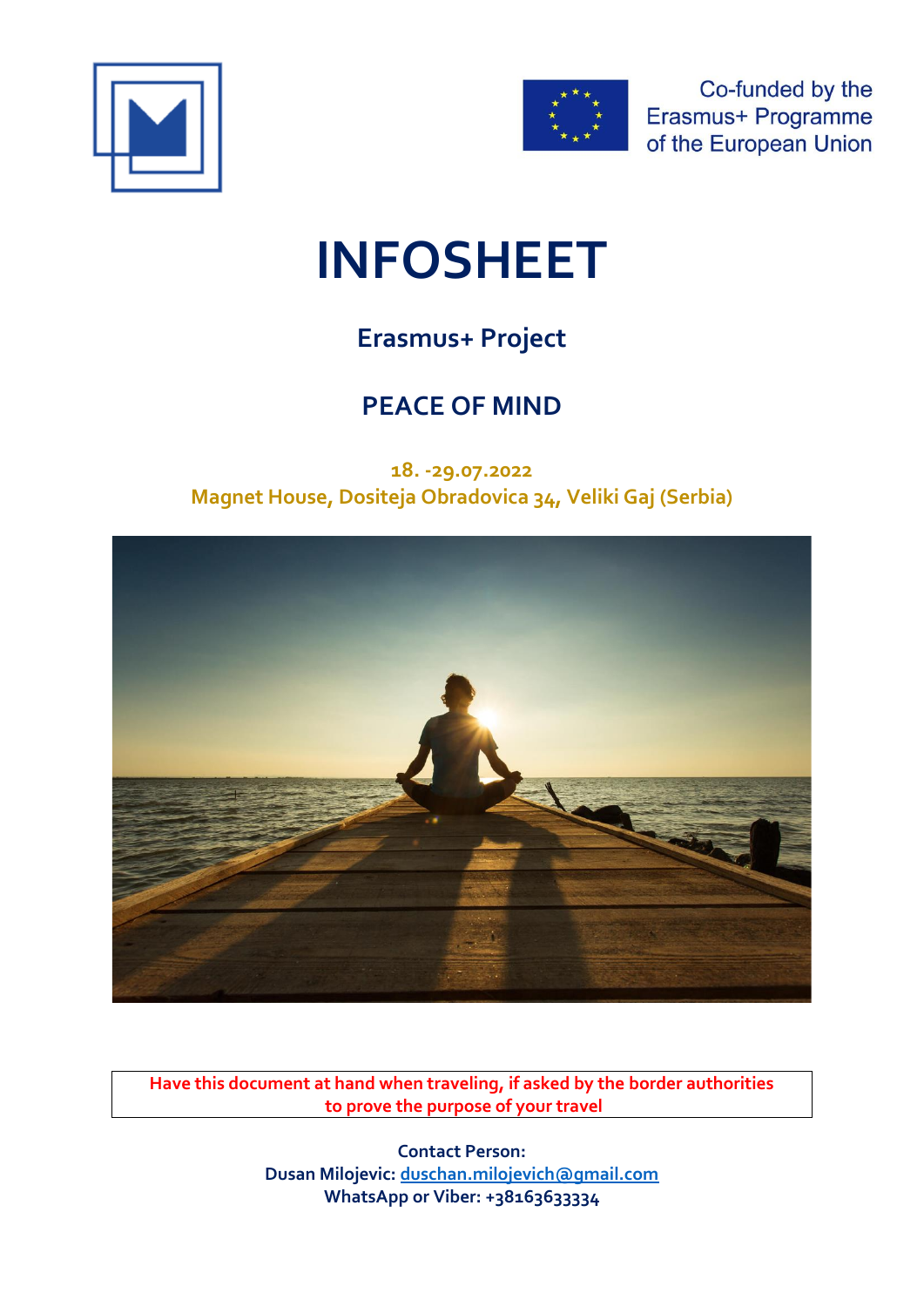# **ABOUT THE PROJECT**

IJGD team has identified and shared some of the same concern with partner organisations regarding the challenges we find in youth work. Most of the challenges that were not related to the technical side of our job were narrowed down to one single point - lack of selfcare and self-support tools and mechanisms which would support our own well-being, empower us and allow us to avoid the burnout and emotional breakouts. Furthermore, the same concern has been identified in regards to organizations we work for – the lack of capacities, skills or knowledge of the tools that would allow us to have a support needed for the psychological and emotional recharge in situation of conflicts, work in stressful or emotionally overcharged settings, work with young people who require our full attention and devotion or simply work overload and long working hours in constantly changing contexts of the youth work. With an aim to address this challenge, IJGD plans to gather trainers in nonformal education with particular set of skills in self-development, psychotherapy, meditation and mindfulness, to develop a programme which will address this issue and support youth workers themselves in how to process high demands educational programmes have in regards to emotional and psychological support of the participants, especially among those coming from vulnerable groups and how to self-regulate stressful elements of their work, in order to provide and create more **attentive**, **empathetic** and **emotionally supportive** learning environment for their beneficiaries, as well for themselves and their colleagues. Afterwards, we plan to organize a youth exchange, so to try to transmit the said practice to the field.

**AIM** of this project is to provide more quality emotional support to young people involved in youth work programs of partner organisations, through empowering of youth workers to take care of their own and their participants' emotional well-being.

The project will consist out of 3 activities:

A<sub>1</sub>: Introductory training course (7 working days): here participants were presented with basic theories and techniques surrounding the topic, namely on psychological support, working with vulnerable groups, mindfulness, yoga, meditation and other techniques. Activity was hosted in Serbia by MAGNET.

**A2** and **A3**: Project will host two youth exchanges, each 10 working days, for participants age 18-25. One youth exchange will be hosted in germany by IJGD, while the second one will be hosted in Serbia, by MAGNET.

**A2 dates:** 18-29. July in Serbia Countries involved: Serbia, Finland, Slovenia, Macedonia, Bulgaria, Cyprus Number of participants: 4+1

**A3 dates:** 15-26. August in Germany Countries involved: Germany, Serbia, Estonia, Portugal Number of participant: 4+1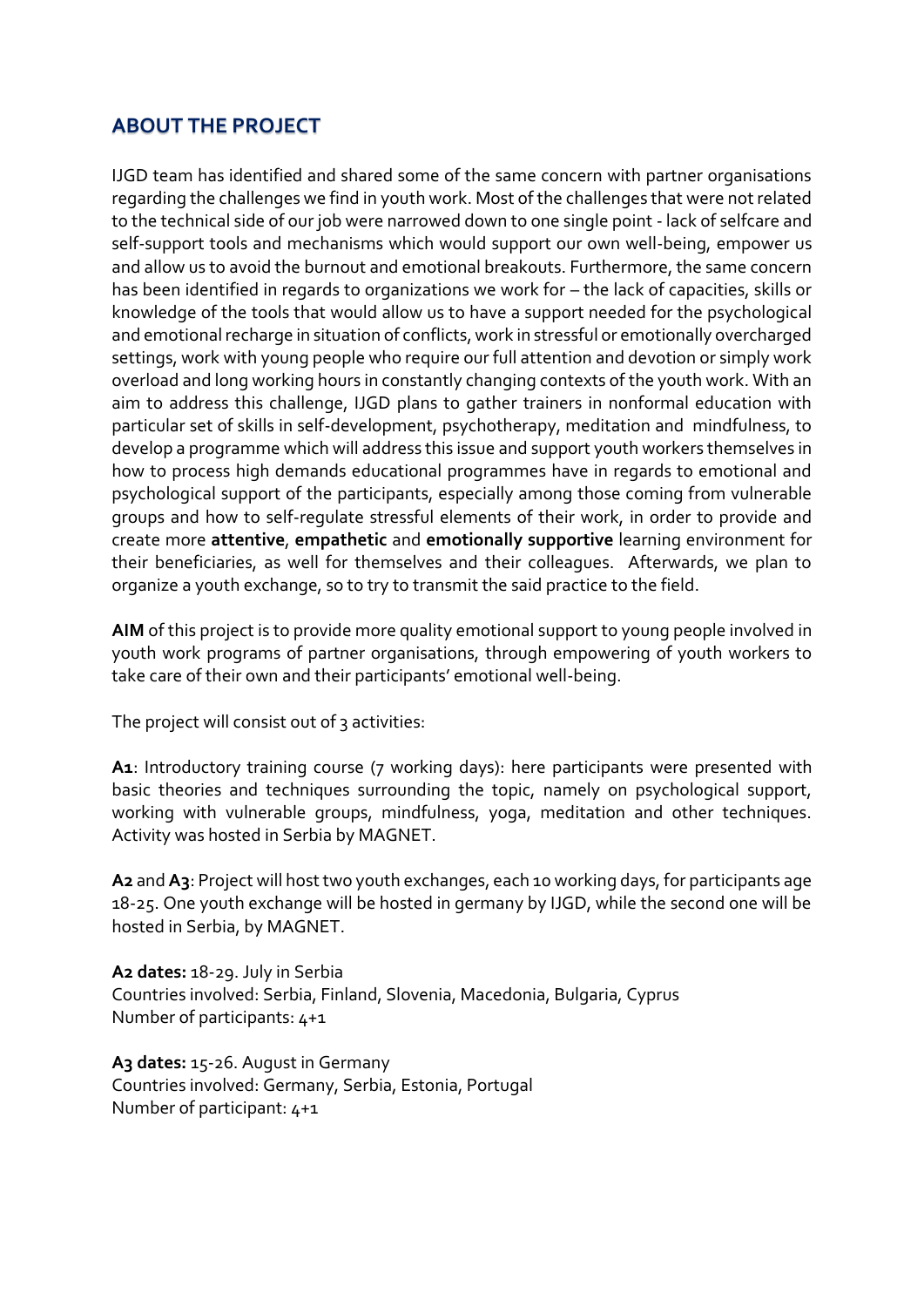# **ABOUT THE YOUTH EXCHANGE IN SERBIA**

The youth exchange will gather 24 participants plus 6 leaders (one for each group) from Serbia, Finland, Macedonia, Cyprus, Bulgaria and Slovenia, for a 10-day program. The program and methods will be prepared together with leaders of each group, also taking into consideration needs and interests of young participants.

#### **Educational and training content and methodology:**

- non formal education
- learner centred
- experiential learning
- exercises aimed at stress release and relaxation
- peer sharing and support

**The methods** that will be used are experiential, used in non formal education contexts of learning: games and energizers/brainergizers, exercises, icebreakers, team-building games, movement exercises, discussions, work in groups, role play, timeline, norm critical approach, image theater, living library, photo voice, community journalism.

#### **Free time activities:**

We will organise a visit to the town of Vršac for an entire day and will discuss other options for free time activities in and nearby Veliki Gaj. Otherwise, the group is invited to selforganise free time activities in the center and the village. We are open for all suggestions. There is a high quality projector available for movie nights, so think about bringing your favorite movie!

[https://www.tripadvisor.com/Attractions-g304104-Activities-Vrsac\\_Vojvodina.html](https://www.tripadvisor.com/Attractions-g304104-Activities-Vrsac_Vojvodina.html)

#### **Agenda:**

During the 10 working days, there will be at least 2 90 minutes long workshops during the day and part of the day dedicated to volunteer work in Magnet house, the yard or in the village. We will have one free day, when we plan to organise an excursion to Vrsac.

Final agenda with topics of workshops and time-frame will be ready at least 10 days before departure to Serbia.

Each group and their leader will be in charge of organizing part of the program and offering workshops on different topics.

### **VENUE**

[Magnet House, Dositeja Obradovica 34, Veliki Gaj, Serbia](https://goo.gl/maps/ZYgGosdAgLm84tEv5)

Magnet House is an international education center tailor-made to fit the needs of non-formal education. It is developed by the youth workers, for the youth workers, civil society sector. It is managed by Magnet Association, host of this project.

Magnet House gathers people who believe in free education, education for all, lifelong learning outside school, from one's own and peer experience.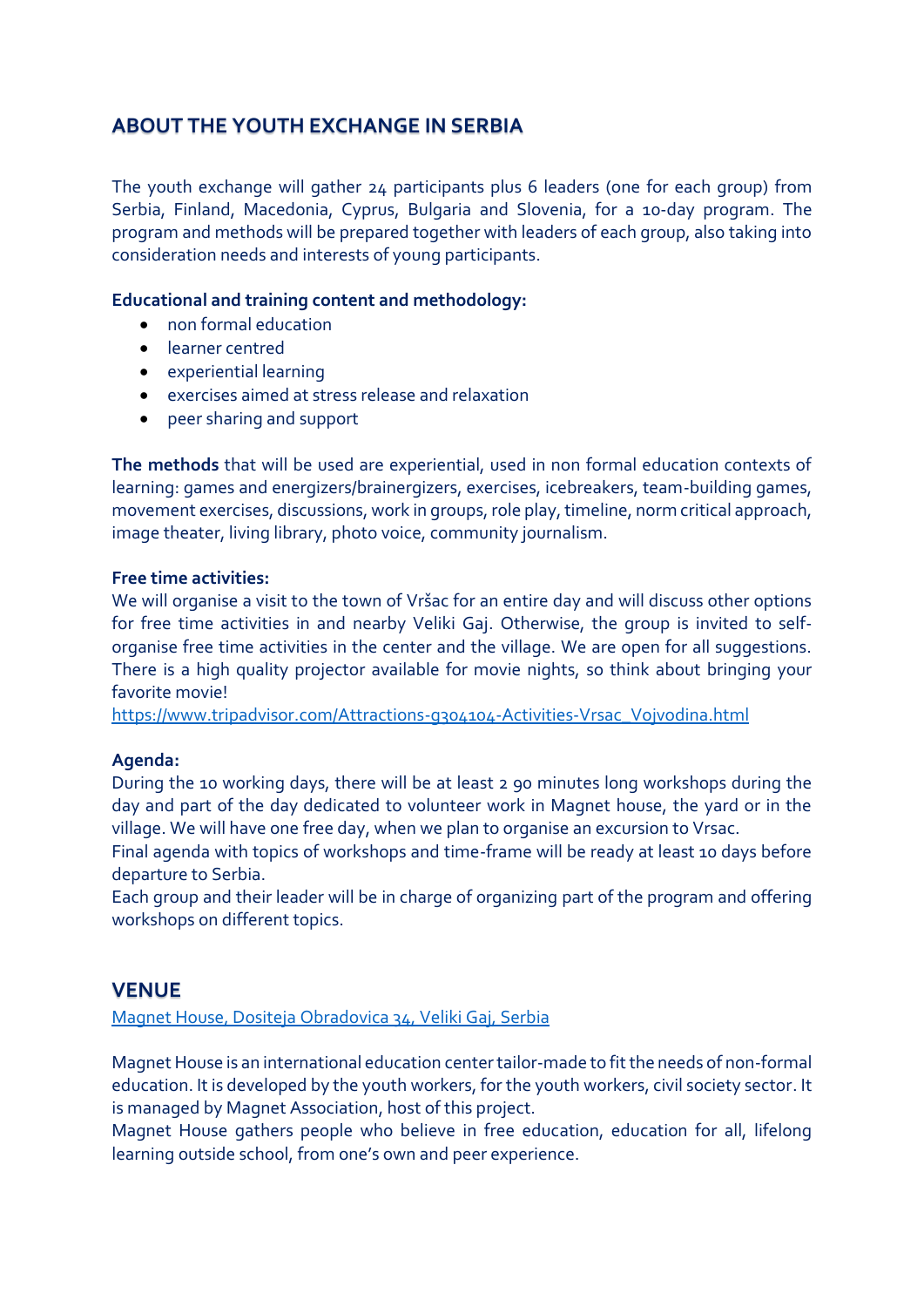The center is located 90 min away from Belgrade and Timisoara, in a small village Veliki Gaj. The centre has rooms with 3-8 beds, large working space and a big garden. WiFi connection is available. For more information about the center, you can check our addresses: **Instagram** @magnet.house **Website** www.magnet.house

**Meals:** Three meals per day and 2 coffee breaks will be provided. We will be having a cooking team who will be cooking for us during the youth exchange. Two meals will be prepared by our cook and one meal per day (lunch or dinner) will be the responsibility of participants. Participants are expected to support the cook by helping with dishes and cleaning. We will take into consideration all the allergies and dietary restrictions, providing vegetarian and vegan meals and enough snacks throughout the day.

# **OFFICIAL START**

Depending on your arrival times, we will organise a minibus to pick you up either from Belgrade or Timisoara or Vrsac. **Further instructions on the exact time and place will follow once we have all your arrival times and airports.**

**Official start of the youth exchange is 8PM on the 18th of July 2022 at Magnet House**. Departure is on July 29<sup>th</sup> after breakfast, also with organised transport to Belgrade or Timisoara, from where you will continue with your travels.

### **TIPS FOR ORGANISING YOUR TRAVEL**

If you are coming to Belgrade or Timisoara, **make sure to be there at the latest at 6PM on the 18th of July**, so we can organise a smooth travel so you are in the center by the official start.

For exceptions, we would organise individual transfer (if there is no other option or the other flights are too expensive).

You may extend your stay before or after the training. Have in mind it is on your own expense and organisation and it shouldn't be longer than 4 days total.

**Include the flexible ticket change, in case of covid and if possible the travel health insurance with covid cover (change of flight, testing, hospitalisation and medication, quarantine lodging and food). This cost will be reimbursed.**

**If you need assistance with this, contact Dusan Milojevic at [duschan.milojevich@gmail.com](mailto:duschan.milojevich@gmail.com) or via WhatsApp/Viber at +38163633334**

### **FINANCIAL CONDITIONS**

The participants will have their travel, food and accommodation covered for the international training of camp leaders following the standard Mobility of Youth Workers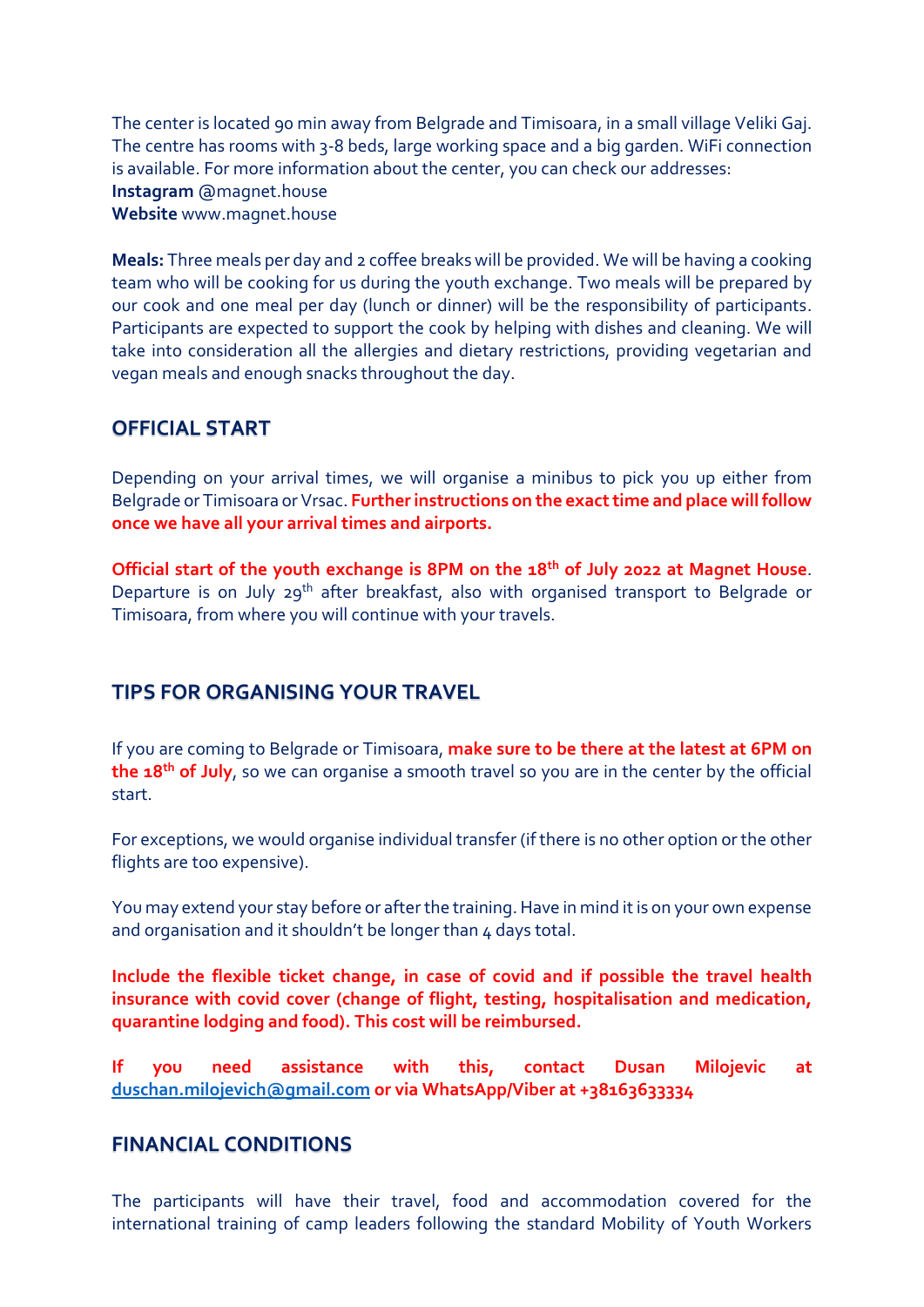under Erasmus+ (food and accommodation 100%, **travel up to 275 for all participants except participants from Serbia, who will be getting reimbursed 20 EUR for their travel, while participants coming from Macedonia, Slovenia and Bulgaria would receive up 180 EUR for travel costs.**

Travel reimbursement for the International Training in Serbia will be done upon the receipt of all the tickets, no later than 2 months after the training, to the bank accounts of participants or their sending organisations, once we have received all the original tickets and boarding passes**. Please, make sure to save all your boarding passes, tickets and invoices. Without them we can not reimburse you but also can not justify the training costs, so it is very important you do so.**

Please collect all the invoices, boarding passes (**DO NOT check in with your mobile boarding pass, but choose the option that the boarding pass is sent to your email),** tickets, because we will be able to refund your travel only for the costs you are able to prove by the original documents, which we should keep.

**Wherever possible choose online tickets and boarding passes**, rather that paper tickets, as it will ease the reimbursement greatly and there will be no costs for mailing them by post with the risk of losing them.

Taxi is not refunded unless you had no other means of transport available. Only 2nd class train tickets and economy class plane tickets will be refunded, meaning the most economical way of transport.

#### **WHAT TO BRING**

Magnet House will provide the bed sheets and towels. We're expecting hot summer this year, and the climate in this part of Serbia is also quite humid. So, bring a lot of comfortable summer clothes, but also something a bit warmer for possible colder evenings.

You should bring with you the following:

- Toiletries
- Your favourite game: cards, board games
- Bring house shoes or sneakers you will use only inside, so we keep the place tidy for ourselves
- Something to inspire creativity of the others
- Bring some snacks for international coffee breaks, music you like, movies
- Comfortable clothes for physical activities, yoga, etc.
- Clothes suitable for working outside (gardening, cleaning, etc)
- Yoga mat, if you have one

Veliki Gaj is a small village on the border with Romania. **There are no ATM machines** so please have this in mind and come with the money exchanged in Belgrade. Have in mind that 3 meals and 2 coffee breaks are provided.

In the village there is one grocery shop and one bar, so not much opportunities to spend money. However, there is an exquisite goat farm that produces cheese, winery, and we will